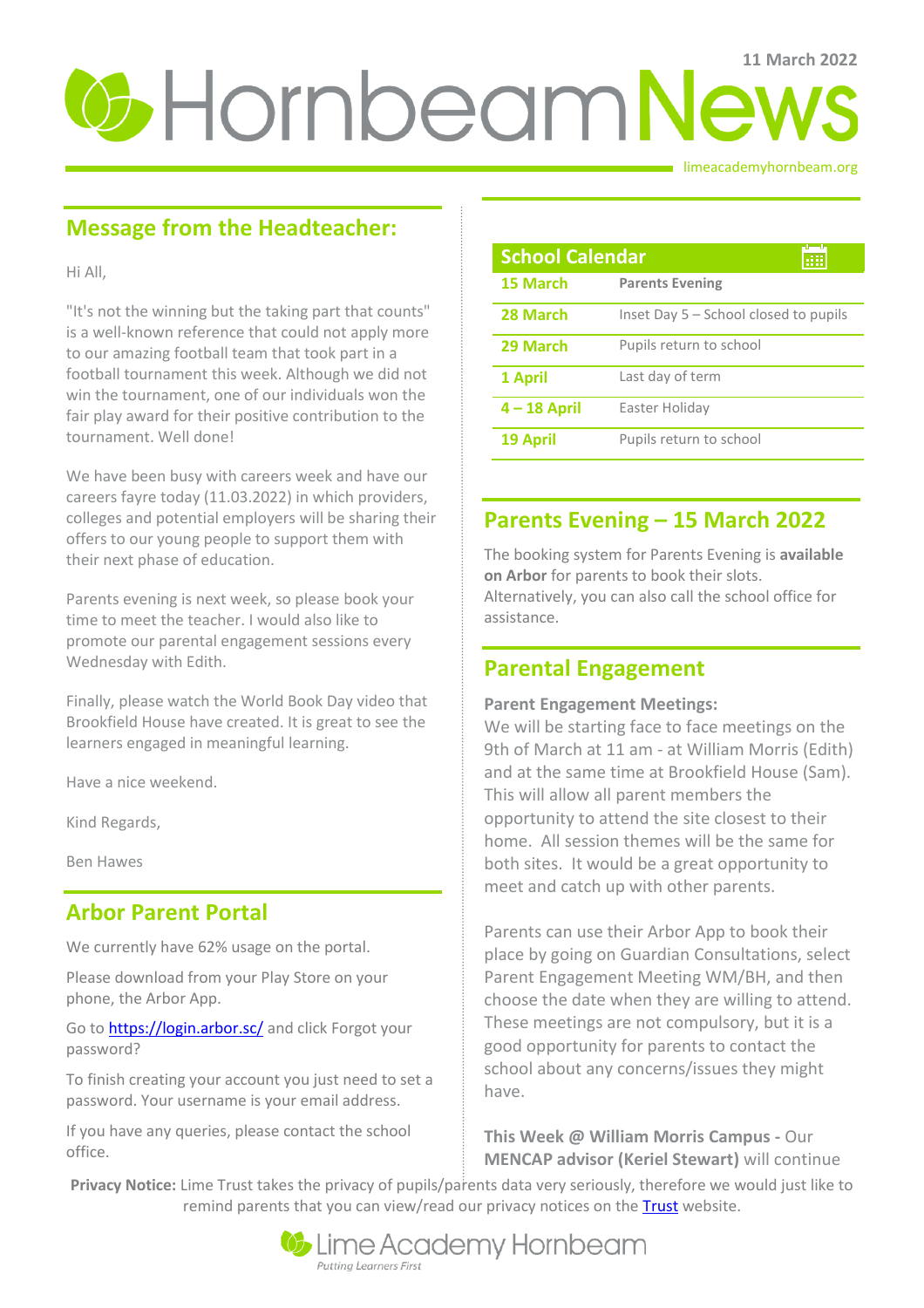with bitesize employability events in each class group. This is being delivered on a Monday and Thursday for the final session this week.

**This Week @ William Morris Campus -** We have dedicated our learning activities to **National Careers Week.**

Our Employability schedule has been shared with all the Class Teams. We are working actively to prepare all our students for their next step journey. We consider Preparation for Adult to be a central component of our Learning and parent engagement package.

**On Friday - Our Careers Fair** will be running from 10 am - 1.30 pm (12 - 1.30 pm) We would like to welcome all parent members interested in attending this event. We are opening our doors to some of our local Colleges, Employers, and Alternative Provisions.

Students and parent members will get the opportunity to speak directly with all the representatives of the organisations booked to attend.

Please book your attendance for this event using our arbor booking system

Alternatively, you can speak with our Admin Team, at our reception desk or over the phone.

Our new **Careers Advisor (Sam McCarthy)** is identifying where parent guidance encounters need to take place (based on student needs). Careers and Guidance documents will be updated to reflect all the great opportunities and/or alternative provisions being secured for our final year students.

A schedule for individual careers and guidance meetings **(Every Friday)** will be released later this month. Teams or Outlook reminders will be issued to support all parents.

### **Learning @ BFH – Yellow Class**

Yellow Class has had an exciting week. During Science we have experienced the stages of growing a flower. The learners were able to explore the resources used to plant a flower, and placed the bulb in a pot, and covered it with soil. This was paired with a planting song which the learners really enjoyed and danced to. Learners checked on their flower pots and watered them daily and recorded their growth.



Yellow Class have also fully embraced their sensory circuit session. The learners particularly enjoy the dance and movement song, with specific actions, such as stop, turn, jump, hop and skip.



This is followed by organising activities such as throwing bean bags at a target, throwing and catching and balancing activities. The sensory circuit is finished with a calming activity for the learners. They have shown that they particularly like meditation and massage.



Edith Windsor-Stokes